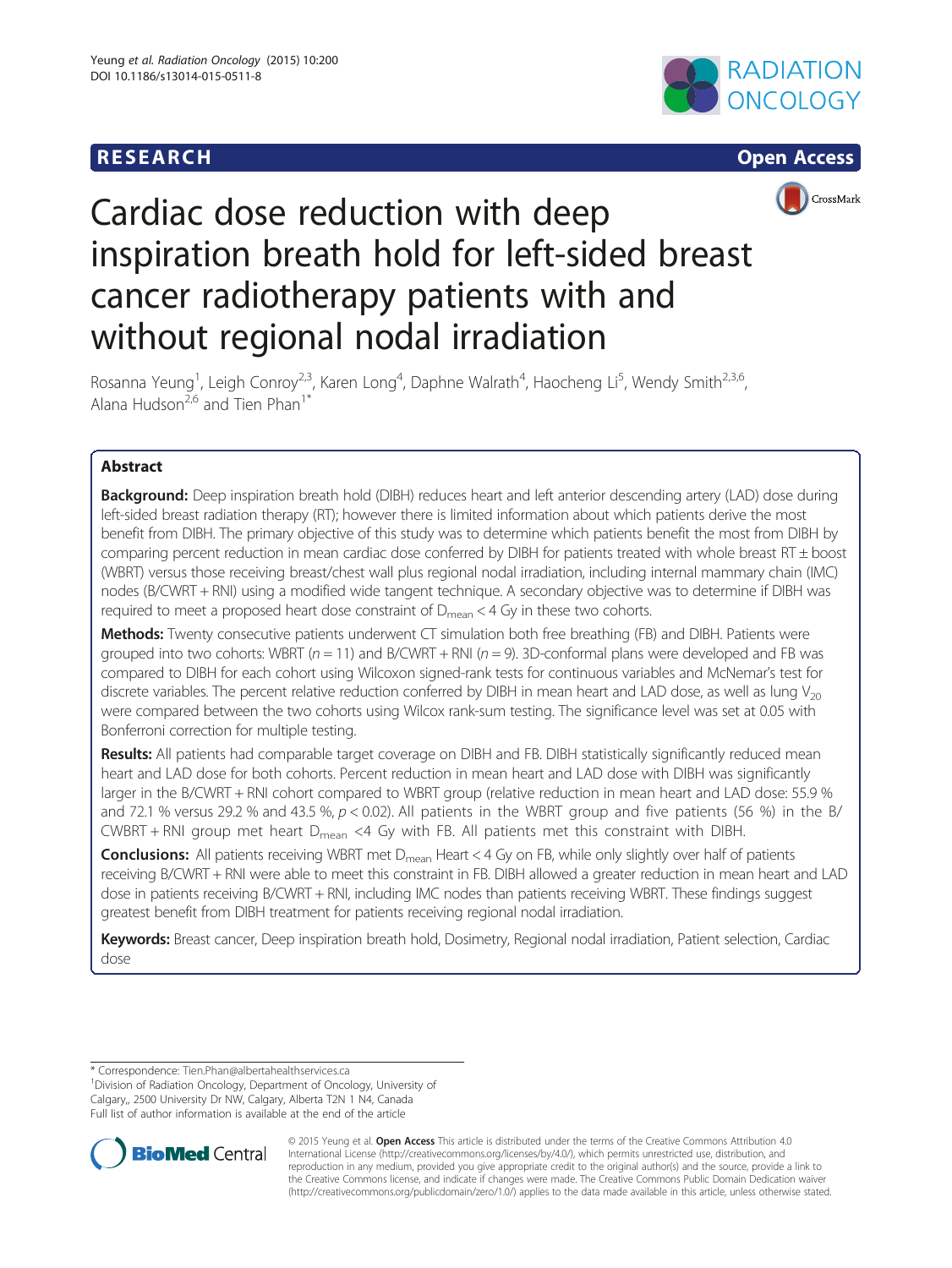# Background

Adjuvant radiation therapy (RT) for breast cancer patients reduces the risk of local recurrence and improves overall survival [[1, 2\]](#page-5-0). RT to the left breast and chest wall results in non-negligible dose to the heart and coronary arteries. Several large studies have demonstrated increased cardiac mortality associated with RT for left-sided breast cancer [[3](#page-5-0)–[5](#page-5-0)]. The use of cardiotoxic chemotherapy may further increase this risk [\[6](#page-5-0)].

Techniques to minimize irradiation of cardiac structures without compromise to target coverage have been developed including the use of deep inspiration breath hold (DIBH). While there is not yet any clinical evidence showing reduced cardiac toxicity or morbidity when using DIBH, numerous planning studies have demonstrated decreased dose to cardiac structures when compared to FB [\[7](#page-5-0)–[15\]](#page-5-0). However, threshold doses to the heart and coronary arteries have not been determined [[13](#page-5-0)]. A recent international breast cancer randomized trial (NSABP B-51/RTOG1304), has proposed that the mean heart dose ( $D_{\text{mean}}$  Heart) should be <4 Gy during left-sided breast/ chest wall irradiation [[16\]](#page-5-0). Dose limits have not been established for the left-anterior descending coronary artery (LAD), which may be the crucial target to mitigate ischemic heart disease risk from RT [\[17, 18](#page-5-0)].

DIBH is not uniformly implemented. A survey conducted by the authors in May 2014 identified that only four of fourteen cancer centers in Western Canada were using DIBH during RT for left-sided breast cancer, in part because of concerns about technical complexity and infrastructure constraints. Our institution implemented a visually monitored DIBH technique in June 2013 to avoid challenges with limited access to respiratory gating devices on older linear accelerators and to reduce simulation and treatment delivery time for DIBH.

The primary objective of this study was to identify which patients would benefit most from DIBH by determining whether a difference in percent mean cardiac dose reduction exists in patients receiving whole breast radiotherapy alone compared to those also receiving regional nodal irradiation (RNI), including internal mammary chain (IMC) nodal RT using a modified wide tangent technique. Our secondary objective was to determine if DIBH was required to meet the proposed mean heart dose constraint of <4 Gy.

# Methods

# Patient population

Twenty consecutive patients with left-sided breast cancer treated at our center starting in June 2013 were included if they were able to maintain  $DIBH \geq 20$  seconds. All patients received CT simulation with standard FB and DIBH and were treated on a wing-board. The DIBH technique involved training patients immediately prior to CT simulation. The distances from table-top to the mid-axillary line in FB and DIBH were recorded and displacements were calculated. Once reproducibility in DIBH was established based on these measurements, patients were translated through the CT with bellows (Philips, The Netherlands) to ensure stability of breath hold.

Clinical target volumes (CTV) included the breast or chest wall  $(TV_b)$  for all patients. If the regional nodes were to be treated, additional CTVs for the internal mammary chain nodes inclusive of the first to third interspaces (CTV<sub>IMC</sub>) and axillary plus supraclavicular nodes were delineated.  $CTV<sub>b</sub>$  was based on RTOG guidelines [[19](#page-5-0)]. IMC nodes were delineated by a 1 cm diameter circle around the internal mammary vessels from the first to third intercostal space, and cropped from lung and bone [[20](#page-5-0)]. If boost to the seroma was deemed necessary,  $PTV<sub>boost</sub>$  was delineated by expanding the seroma contour by 1 cm in all directions. Organs at risk (OAR) were defined as the heart, LAD, and left lung. The heart and LAD were contoured based on previously published guidelines [\[21\]](#page-5-0).

# Treatment planning

For each patient, 3D-CRT plans on the FB and DIBH scans were developed using forward planning, field-based techniques. Tangential medio-lateral opposed fields with dynamic wedges were used to cover the  $CTV<sub>b</sub> \pm CTV<sub>IMC</sub>$ . IMC nodes were covered using a modified wide tangent technique [\[20\]](#page-5-0) where tangent fields were widened to include the  $CTV<sub>IMC</sub>$  and narrowed inferiorly to reduce lung and cardiac doses. Supraclavicular and axillary nodes were covered by a single anterior field, or opposed anteriorposterior fields as determined by the treating radiation oncologist. The aim of the plans was to cover  $\geq 95$  % of the CTV<sub>b</sub> ± supraclavicular/axillary nodes with ≥95 % of the prescription dose. If CTV<sub>IMC</sub> was included, target coverage of ≥80 % of the prescription dose to 100 % of the volume was used.

# Dosimetric evaluation

 $CTV<sub>b</sub>$  volumes,  $D<sub>95</sub>$  coverage of the  $CTV<sub>b</sub>$ , and IMC coverage (if treated) on FB and DIBH scans for each patient were recorded. Heart  $V_{25}$ , left lung  $V_{20}$ , and mean doses  $(D_{mean})$  to the heart and LAD on FB and DIBH scans were determined. Percent dose reduction conferred by DIBH was calculated for mean heart and mean LAD doses as well as left lung  $V_{20}$  for each patient.

# Statistical analysis

Patients were classified into two treatment cohorts: patients who received whole breast radiotherapy alone ± boost (WBRT), and patients who received breast or chest wall radiotherapy plus regional nodal irradiation, including the IMC and supraclavicular nodes (B/CWRT + RNI). Results were analyzed using R Software version 3.1.2 [[22](#page-5-0)]. To evaluate FB vs. DIBH within each cohort, Wilcoxon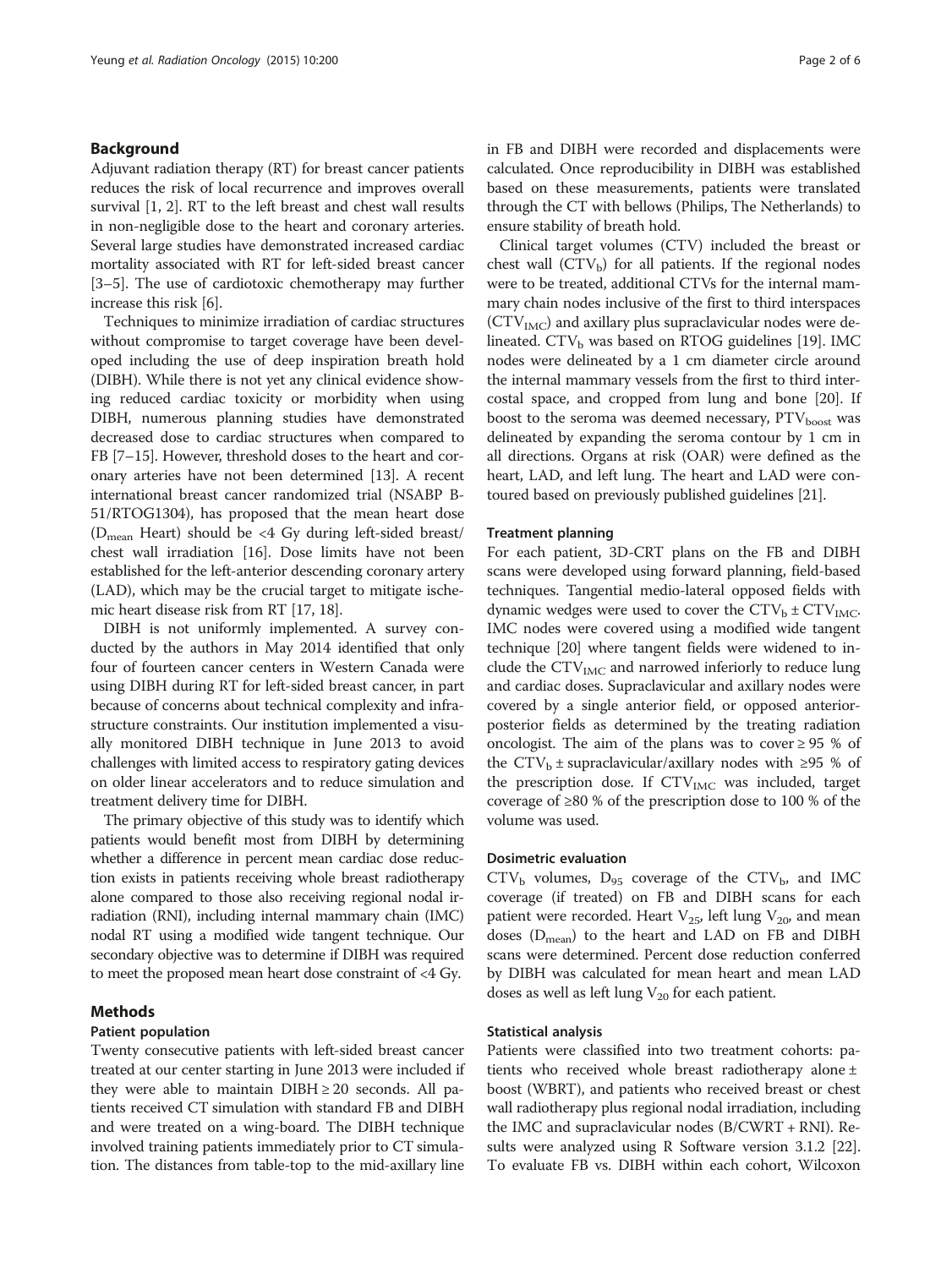signed-rank tests were used for continuous variables and McNemar's test was used to test differences for discrete variables. The percent relative reduction when using DIBH as opposed to FB was compared between the two cohorts for mean heart dose, mean LAD dose, and lung  $V_{20}$  using Wilcoxon rank-sum tests. The Bonferroni correction method was used to correct for multiple comparisons. The initial significance level of 0.05 was divided by the number of tests to obtain a modified significance level.

# Results

# Demographics

Eleven patients received WBRT and nine patients received B/CWRT + RNI. Table 1 shows the subjects' baseline demographics and radiotherapy treatment characteristics. Stage distribution dictated the treatment technique and therefore, was different between cohorts. Dose and fractionation prescribed in this study represents standard treatment prescriptions at our institution. The most common WBRT dose fraction was 42.5 Gy in 16 fractions. For

Table 1 Baseline demographic and radiotherapy treatment parameters for left-sided breast cancer patients by treatment cohort

| Characteristics                       | <b>WBRT</b><br>$(n = 11)$ (%) | $B/CWRT + RNI$<br>$(n = 9)$ (%) |
|---------------------------------------|-------------------------------|---------------------------------|
| Median age (years), range             | 47 (39-54)                    | 51 (34-69)                      |
| AJCC Stage                            |                               |                                 |
| <b>DCIS</b>                           | 3(27)                         | 0(0)                            |
| I                                     | 5(45)                         | 0(0)                            |
| $\mathbf{  }$                         | 3(27)                         | 5(55)                           |
| $\mathsf{III}$                        | 0(0)                          | 4(44)                           |
| ER/PR positive (for invasive disease) | 7/8 (88)                      | 7/9 (78)                        |
| HER 2+ (for invasive disease)         | 2/8(25)                       | 2/9(22)                         |
| Surgery                               |                               |                                 |
| Breast conserving                     | 11 (100)                      | 5(56)                           |
| Mastectomy                            | 0(0)                          | 4(44)                           |
| RT boost to seroma                    | 4(36)                         | 2(22)                           |
| RT to internal mammary nodes          | 0(0)                          | 9(100)                          |
| Breast/Chest wall RT dose             |                               |                                 |
| (Gy/# fraction)                       |                               |                                 |
| 40/16                                 | 0(0)                          | 2(22)                           |
| 42.5/16                               | 10(91)                        | 4(44)                           |
| 45/25                                 | 0(0)                          | 1(11)                           |
| 50/25                                 | 1(9)                          | 2(22)                           |
| Supraclavicular nodal RT dose         |                               |                                 |
| (Gy/# fraction)                       |                               |                                 |
| 37.5/16                               | N/A                           | 6(67)                           |
| 45/25                                 | N/A                           | 3(33)                           |

patients receiving additional RNI, dose fractionation ranged from 40–50 Gy in 16–25 fractions to the breast or chest wall and 37.5 Gy-45 Gy in 16–25 fractions to regional nodes.

# Dosimetric outcomes

Figure [1](#page-3-0) shows a CT planning axial image through the same portion of the left breast in FB (Fig. [1a\)](#page-3-0) and DIBH (Fig. [1b\)](#page-3-0) in a patient with the IMC nodes included in the 80 % breast prescription isodose line. Comparison of average dose parameters to target volumes and OARs for FB and DIBH are summarized in Table [2.](#page-4-0) The average  $D_{95}$ coverage of  $CTV<sub>b</sub>$  for the B/CWRT + RNI group in FB was slightly lower  $(92.2 \pm 8.1 \%)$  than the planning dose constraint of  $D_{95} > 95$  %. However, after correcting for multiple comparisons  $D_{95}$  of the CTV<sub>b</sub> was not significantly different between FB and DIBH for both cohorts. Patients in the B/CWRT + RNI group achieved comparable IMC coverage with FB and DIBH planning (average  $V_{80}$  for  $CTV_{IMC}$ 99.7 % and 98.9 % for FB and DIBH respectively,  $p = 1.000$ ). Mean  $CTV<sub>b</sub>$  volume was comparable for FB vs. DIBH in both cohorts.

The DIBH technique significantly reduced  $D_{mean}$  Heart compared to FB for both the WBRT ( $p = 0.001$ ) and B/ CWRT + RNI ( $p = 0.004$ ) groups. DIBH also significantly reduced  $D_{\text{mean}}$  LAD in both treatment cohorts ( $p < 0.005$ for both) when compared to FB. Heart  $V_{25}$  was not significantly reduced with DIBH in either of the two cohorts alone; while the combined group of all patients showed a significant difference ( $p = 0.002$ ). There was no significant difference between FB and DIBH in left lung  $V_{20}$  for either cohort alone or for all patients combined.

All patients in the WBRT group were able to meet a  $D_{\text{mean}}$  Heart of <4 Gy on FB planning, but only five of nine patients (56 %) in the  $B/CWRT + RNI$  group were able to meet this constraint with FB. With DIBH, all patients in both cohorts were able to meet the  $D_{\text{mean}}$  Heart <4 Gy constraint.

Average relative percent reduction per patient in OAR dose parameters with DIBH are presented in Table [3](#page-4-0). While Table [2](#page-4-0) demonstrates that both groups of patients benefit from DIBH, the data presented in Table [3](#page-4-0) shows that patients receiving regional nodal irradiation achieved a statistically significantly greater percent reduction in  $D_{\text{mean}}$ Heart and LAD from DIBH then those receiving WBRT alone. The reduction in left lung  $V_{20}$  with DIBH was modest (<10 %) and not significantly different between WBRT and B/CWRT + RNI groups.

# **Discussion**

There is a wealth of evidence from retrospective and planning studies demonstrating reduction in dose to the heart and coronary arteries with DIBH treatment of left-sided breast cancers. However, most published large retrospective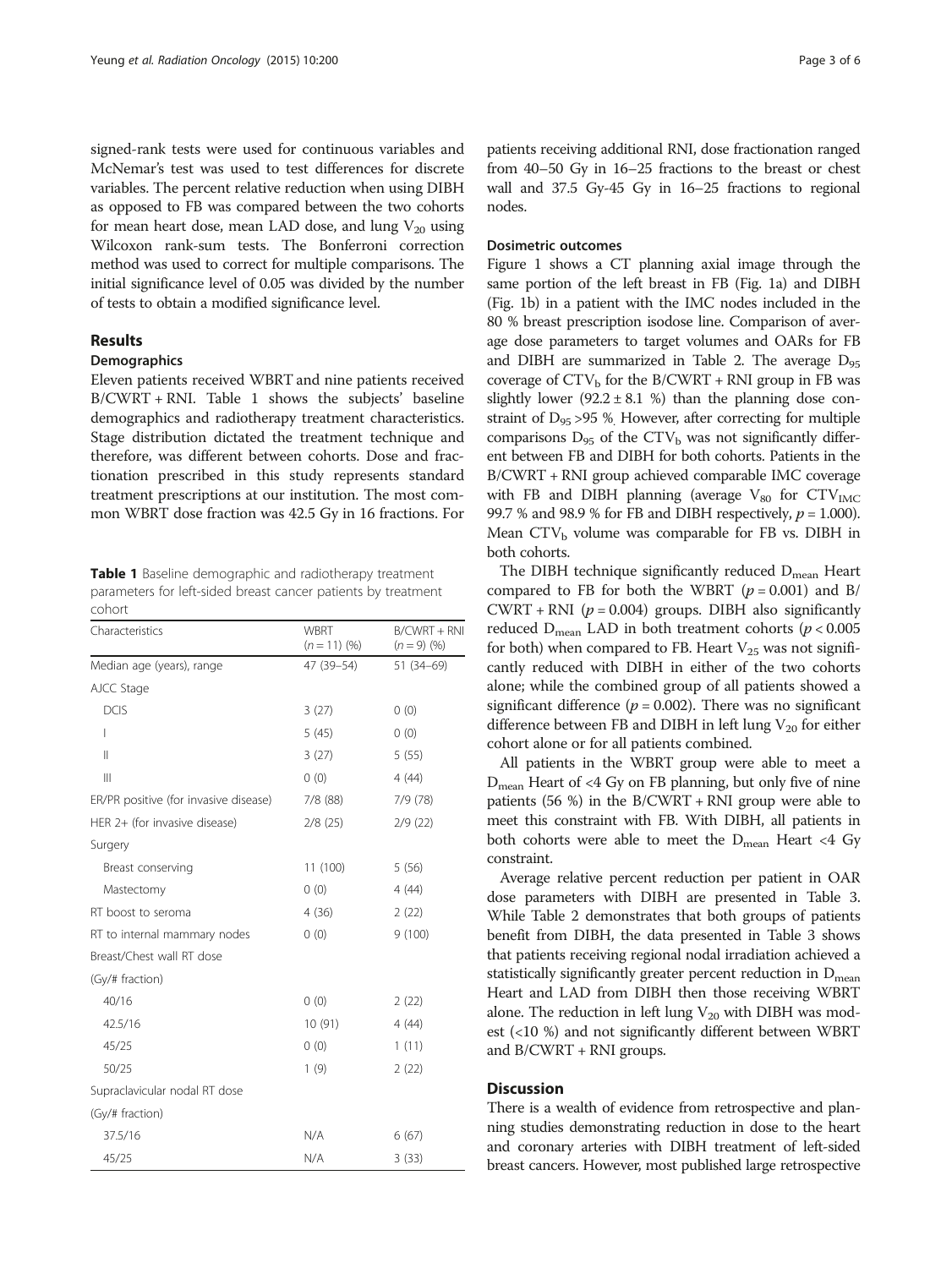<span id="page-3-0"></span>

studies have combined all patients, irrespective of regional nodal irradiation in their analysis [\[8](#page-5-0)]. Similarly, few published planning studies have compared dosimetric outcomes between patients receiving WBRT alone (without IMC treatment) and those requiring additional regional nodal irradiation including treatment of the IMC nodes [[7](#page-5-0)–[14\]](#page-5-0). A planning study from Toronto demonstrated that DIBH reduced heart dose for some patients treated with wide breast tangents but included only five patients [[15](#page-5-0)]. The current study is one of the larger studies evaluating differences in OAR dose reductions with DIBH comparing WBRT alone to patients receiving breast/chest wall plus regional nodal irradiation employing a modified wide tangents technique to include the IMC nodes.

In this study, the average  $CTV_b$  volumes and  $D_{95}$  coverage with DIBH were comparable to FB within each cohort, confirming minimal bias in regards to volume delineation and planning. The study results are similar to published retrospective and planning studies demonstrating that DIBH lowered  $D_{mean}$  Heart and LAD doses [\[7](#page-5-0)–[15](#page-5-0)]. Planning studies have shown variable results regarding the impact of DIBH on ipsilateral lung dose-volume relationships. Some authors have reported that DIBH significantly reduced lung dose while others showed no difference [\[9](#page-5-0)–[13](#page-5-0)]. In the current study, DIBH did not significantly reduce left lung  $V_{20}$ . It is possible that the small sample sizes used in this study, however, did not achieve the statistical power to show this effect. Further studies with larger sample sizes are required to determine if there is a statistical difference in lung  $V_{20}$  between FB and DIBH.

DIBH significantly reduced both  $D_{mean}$  Heart and LAD doses in both treatment cohorts. A literature review of clinical and dose volume predictors for radiation-induced heart disease found no consensus regarding a safe threshold dose for the heart or LAD [\[22\]](#page-5-0). However, the ongoing NSABP-B-51/RTOG1104 study protocol has recommended a  $D_{\text{mean}}$ Heart constraint for left sided breast/chest wall irradiation of <4 Gy [\[16\]](#page-5-0). Although there is evidence to suggest no safe threshold dose to the heart, the proposed dose of <4 Gy served as a reference to enable comparison in the current study [\[4,23](#page-5-0)]. All patients in the WBRT group were able to meet a D<sub>mean</sub> Heart <4Gy with FB while only slightly over half of the patients receiving regional nodal irradiation were able to meet this constraint with FB. All patients were able to meet this constraint with DIBH, suggesting that DIBH provides a greater benefit for patients receiving regional nodal irradiation when using a modified wide tangent technique. Similarly, the relative percent reduction in  $D_{\text{mean}}$ Heart and LAD dose with DIBH was significantly greater in the B/CWRT + RNI group compared to the WBRT group. To improve treatment planning efficiency, these observations have led to an institutional policy to use DIBH in all patients with left-sided breast cancer when the RT intent is to include the regional lymph nodes, but to use it selectively if the RT intent is whole breast RT alone.

In this study a modified wide tangent technique was used for IMC nodal irradiation. Results from some treatment planning studies have suggested that partially-wide tangent techniques may provide superior dosimetric coverage of the IMC nodes compared to photon-electron techniques [[24](#page-5-0), [25\]](#page-5-0). The disadvantage of using modified wide tangents for IMC node irradiation is the potentially increased dose to the heart and lung; however we have shown here that DIBH significantly reduces this effect. The relative effectiveness of DIBH for patients receiving alternate forms of regional nodal irradiation, such as the photon-electron technique, is not examined in this study.

A limitation of the current study is the relatively small sample size. However, the patients were consecutive eligible cases, so the findings may more readily translate to other populations. Furthermore, all patients treated to the regional lymph nodes also had the IMC nodes included. Whether DIBH would be needed as frequently if the IMC nodes were excluded could not be addressed by the current data. However, the report of the EORTC study showing a survival advantage for the use of IMC plus medial supraclavicular RT may increase the frequency of IMC treatment [\[26\]](#page-5-0). Both  $D_{mean}$  Heart and  $D_{mean}$  LAD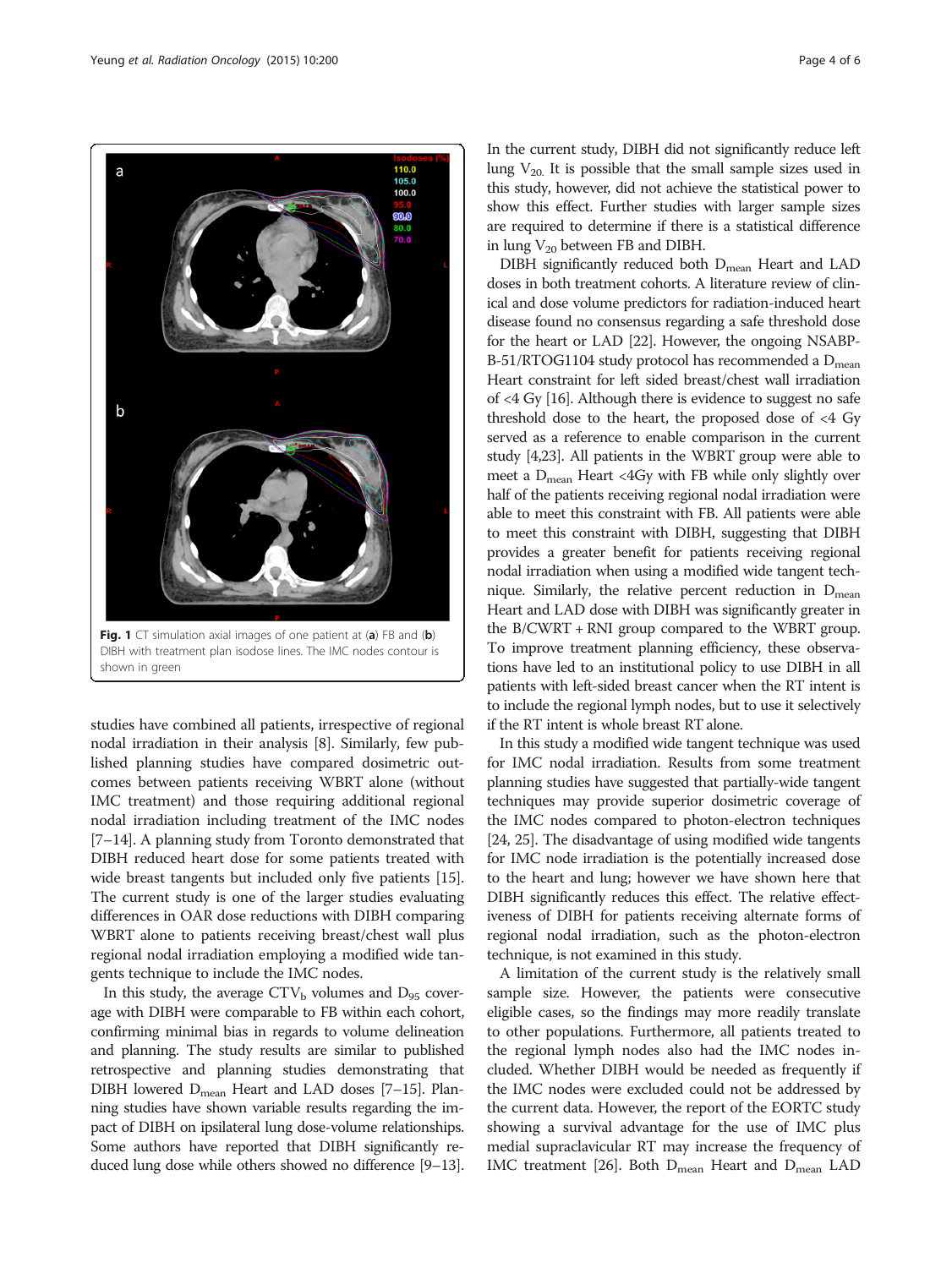| Parameter                         | <b>WBRT</b>        | WBRT FB vs. DIBH<br>$p$ -value* | $B/CWRT + RNI$     | B/CWRT FB vs. DIBH<br>$p$ -value*** | All Patients       | FB vs. DIBH<br>$p$ -value* |  |
|-----------------------------------|--------------------|---------------------------------|--------------------|-------------------------------------|--------------------|----------------------------|--|
| CTV <sub>b</sub> Volume (cc)      |                    |                                 |                    |                                     |                    |                            |  |
| FB                                | $515.5 \pm 356.9$  | 0.577                           | $489.2 \pm 200.8$  | 0.496                               | $503.7 \pm 290.2$  | 0.349                      |  |
| <b>DIBH</b>                       | $511.8 \pm 354.6$  |                                 | $491.3 \pm 218.6$  |                                     | $502.6 \pm 294.0$  |                            |  |
| $D_{95}$ for CTV <sub>b</sub> (%) |                    |                                 |                    |                                     |                    |                            |  |
| FB                                | $97.3 \pm 1.4$     | 0.286                           | $92.2 \pm 8.1$     | 0.030                               | $95.0 \pm 5.9$     | 0.013                      |  |
| <b>DIBH</b>                       | $97.7 \pm 1.3$     |                                 | $96.2 \pm 3.0$     |                                     | $97.0 \pm 2.3$     |                            |  |
| $V_{80}$ IMC (%)                  |                    |                                 |                    |                                     |                    |                            |  |
| <b>FB</b>                         | N/A                | N/A                             | $99.7 \pm 0.9$     | 1.000                               | N/A                | N/A                        |  |
| DIBH                              | N/A                |                                 | $98.9 \pm 3.3$     |                                     | N/A                |                            |  |
| D <sub>mean</sub> Heart (cGy)     |                    |                                 |                    |                                     |                    |                            |  |
| FB                                | $166.1 \pm 71.0$   | $0.001**$                       | $375.7 \pm 186.0$  | $0.004**$                           | $260.5 \pm 169.3$  | $< 0.001**$                |  |
| <b>DIBH</b>                       | $110.8 \pm 32.1$   |                                 | $145.0 \pm 37.7$   |                                     | $126.2 \pm 38.0$   |                            |  |
| $V_{25}$ Heart (%)                |                    |                                 |                    |                                     |                    |                            |  |
| <b>FB</b>                         | $0.8 \pm 1.4$      | 0.059                           | $4.0 \pm 3.4$      | 0.014                               | $2.2 \pm 2.9$      | $0.002**$                  |  |
| <b>DIBH</b>                       | $0.1 \pm 0.4$      | $0.0 \pm 0.1$                   |                    |                                     | $0.1 \pm 0.3$      |                            |  |
| D <sub>mean</sub> LAD (cGy)       |                    |                                 |                    |                                     |                    |                            |  |
| FB                                | $1004.6 \pm 892.4$ | $0.002**$                       | $1802.8 \pm 917.8$ | $0.004**$                           | $1363.8 \pm 969.4$ | $< 0.001$ **               |  |
| <b>DIBH</b>                       | $420.0 \pm 277.4$  |                                 | $396.2 \pm 81.5$   |                                     | $409.3 \pm 208.4$  |                            |  |
| V <sub>20</sub> Left Lung (%)     |                    |                                 |                    |                                     |                    |                            |  |
| FB                                | $10.5 \pm 4.6$     | 0.067                           | $18.3 \pm 5.1$     | 0.250                               | $14.0 \pm 6.2$     | 0.029                      |  |
| <b>DIBH</b>                       | $8.5 \pm 3.6$      |                                 | $16.3 \pm 2.8$     |                                     | $12.0 \pm 5.1$     |                            |  |
| Patients meeting                  |                    |                                 |                    |                                     |                    |                            |  |
| $D_{mean}$ < 4Gy (fraction, %)    |                    |                                 |                    |                                     |                    |                            |  |
| FB                                | 11/11 (100)        | N/A                             | 5/9(56)            | 0.134                               | 16/20 (80)         | 0.134                      |  |
| <b>DIBH</b>                       | 11/11 (100)        |                                 | 9/9 (100)          |                                     | 20/20 (100)        |                            |  |

<span id="page-4-0"></span>

|  |  |  |  |  |  |  | Table 2 Comparison of average dose parameters for targets and OARs for left-sided breast cancers by treatment cohort |
|--|--|--|--|--|--|--|----------------------------------------------------------------------------------------------------------------------|
|--|--|--|--|--|--|--|----------------------------------------------------------------------------------------------------------------------|

Wilcoxon signed-rank test is used for comparison of all continuous variables, and McNemar's test is applied for discrete variables Significant p-values after adjusting for multiple testing are indicated by a double asterisk (\*\*)

Abbreviations: WBRT = whole breast RT ± boost cohort, B/CWRT + RNI = breast or chest wall + regional nodal RT cohort, FB = free-breathing, DIBH = deep inspiration breath hold, CTV<sub>b</sub> = CTV for breast or chest wall, IMC = internal mammary chain nodes, D<sub>95</sub> = Dose to 95 % target volume,V<sub>80</sub> = % volume of organ receiving 80 % of the prescription dose, V<sub>25</sub> = % volume of organ receiving 25 Gy, D<sub>mean</sub> = Mean dose, LAD = left anterior descending coronary artery, V<sub>20</sub> = % volume of organ receiving 20 Gy, N/A = not applicable. Data shown are mean values with one standard deviation. \*In this group, to achieve significance p-values must be < 0.0083 to account for multiple testing. \*\*\*In this group, to achieve significance p-values must be < 0.0071 to account for multiple testing. \*\*Indicates significance when compared to the Bonferroni adjusted criterion

Table 3 Average patient percent relative reduction in dose parameters with DIBH compared to FB for left-sided breast cancer patients by treatment cohort. Significant p-values after adjusting for multiple testing are indicated by a double asterisk (\*\*)

| Parameter               | WBRT   | $B/CWRT + RNI$ | $p$ -value* |
|-------------------------|--------|----------------|-------------|
| $D_{\text{mean}}$ Heart | 29.2 % | 55.9 %         | $0.003**$   |
| $D_{mean}$ LAD          | 43.5 % | 72.1 %         | $0.014**$   |
| $V_{20}$ Left Lung      | 8.9 %  | 6.6 %          | 0.305       |

Wilcoxon sum-rank test used in for comparison of all variables

\*In this group, to achieve significance p-values must be < 0.0167 to account for multiple testing. \*\*Indicates significance when compared to the Bonferroni adjusted criterion

were significantly reduced in both groups. One may argue that the LAD is a more important target to avoid in the pathogenesis of long term cardiac complications [\[14](#page-5-0), [27](#page-5-0)]. Further studies are required to determine threshold doses to cardiac structures in breast radiotherapy.

# Conclusions

DIBH provided greater percent reductions in mean heart and LAD doses for patients receiving regional nodal irradiation that included the IMC nodes using a modified wide tangent technique than for whole breast RT alone. All patients receiving WBRT alone met the mean heart dose constraint of <4 Gy on free breathing planning, while only slightly over half of patients receiving regional nodal irradiation were able to meet this constraint in free breathing.